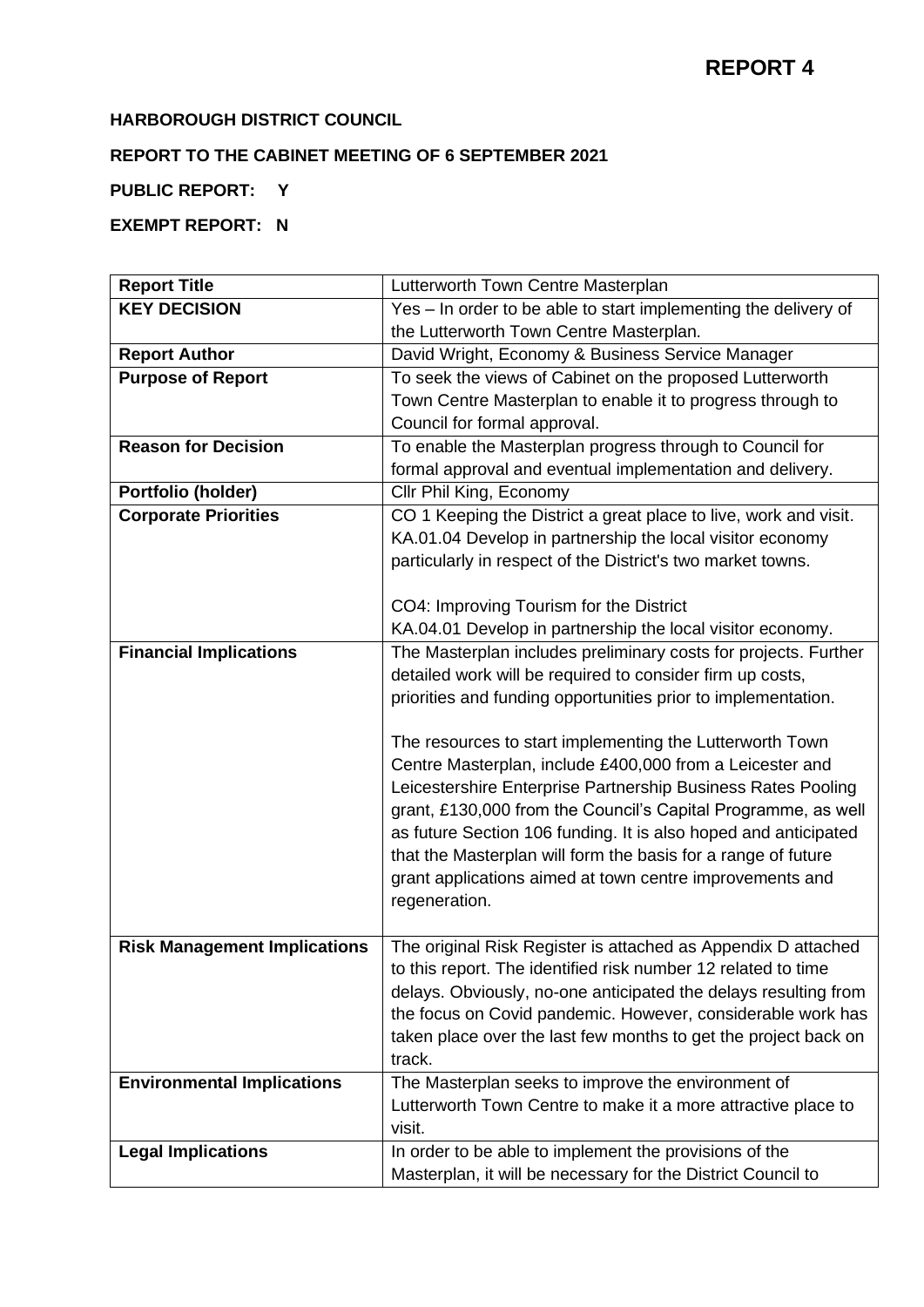|                                     | engage with third party property owners as the implementation                                                                                                                                                                                                                                                                                                                                                                                                                                                                                              |
|-------------------------------------|------------------------------------------------------------------------------------------------------------------------------------------------------------------------------------------------------------------------------------------------------------------------------------------------------------------------------------------------------------------------------------------------------------------------------------------------------------------------------------------------------------------------------------------------------------|
|                                     | of the plan proceeds.                                                                                                                                                                                                                                                                                                                                                                                                                                                                                                                                      |
|                                     | Whilst the District Council will clearly lead the implementation<br>of the Masterplan, specific aspects of the work may be subject<br>to collaboration and liaison with partners including Lutterworth<br>Town Council and Leicestershire County Council, as well as<br>formal approvals from the County Highway Authority, the<br>District Local Planning Authority and Conservation Authority.                                                                                                                                                           |
| <b>Equality Implications</b>        | The original Equality Impact Assessment is attached as<br>Appendix C to this report, and it is believed that this is still a<br>relevant analysis.                                                                                                                                                                                                                                                                                                                                                                                                         |
| <b>Data Protection Implications</b> | None                                                                                                                                                                                                                                                                                                                                                                                                                                                                                                                                                       |
| <b>Consultation</b>                 | The development of the Lutterworth Town Centre Masterplan                                                                                                                                                                                                                                                                                                                                                                                                                                                                                                  |
|                                     | has involved a considerable amount of public consultation and                                                                                                                                                                                                                                                                                                                                                                                                                                                                                              |
|                                     | engagement with key local stakeholders.                                                                                                                                                                                                                                                                                                                                                                                                                                                                                                                    |
| <b>Options</b>                      | There were two options for the Market Place area, which are                                                                                                                                                                                                                                                                                                                                                                                                                                                                                                |
|                                     | set out in the report and within the Masterplan.                                                                                                                                                                                                                                                                                                                                                                                                                                                                                                           |
| <b>Background Papers</b>            | Harborough Economic Development Strategy 2018-2023<br>$\bullet$<br>(revised 2019)<br>Tourism Strategy for Leicester & Leicestershire<br>$\bullet$<br>Harborough Local Plan 2011-2031<br>$\bullet$<br>Masterplan Policy review<br>$\bullet$<br><b>Lutterworth Market Report</b><br>$\bullet$<br><b>Access and Movement</b><br>$\bullet$<br>Masterplan Roadshow consultation<br>$\bullet$<br>Future High Street research<br>$\bullet$<br>Report to Communities Scrutiny Panel on 15 January<br>2020<br>Report to Communities Scrutiny Panel on 25 March 2021 |
| <b>Appendices</b>                   | Appendix A - Draft Lutterworth Town Centre Masterplan<br>Appendix B - Lutterworth Town Centre Masterplan<br><b>Equalities Impact Assessment</b><br>Appendix C - Lutterworth Town Centre Masterplan Risk<br>$\bullet$<br><b>Management Implications</b>                                                                                                                                                                                                                                                                                                     |
| <b>Recommendation</b>               | 1. That Cabinet review and make any comments on the<br>proposed Lutterworth Town Centre Masterplan and<br>following that review, recommends to Council the<br>adoption of the Lutterworth Town Centre Masterplan as<br><b>Council policy.</b>                                                                                                                                                                                                                                                                                                              |

# **1. Background**

1.1 Harborough District Council has committed to producing Masterplans for its two Market Towns as part of adopting the Economic Development Strategy 2018-2023. This is to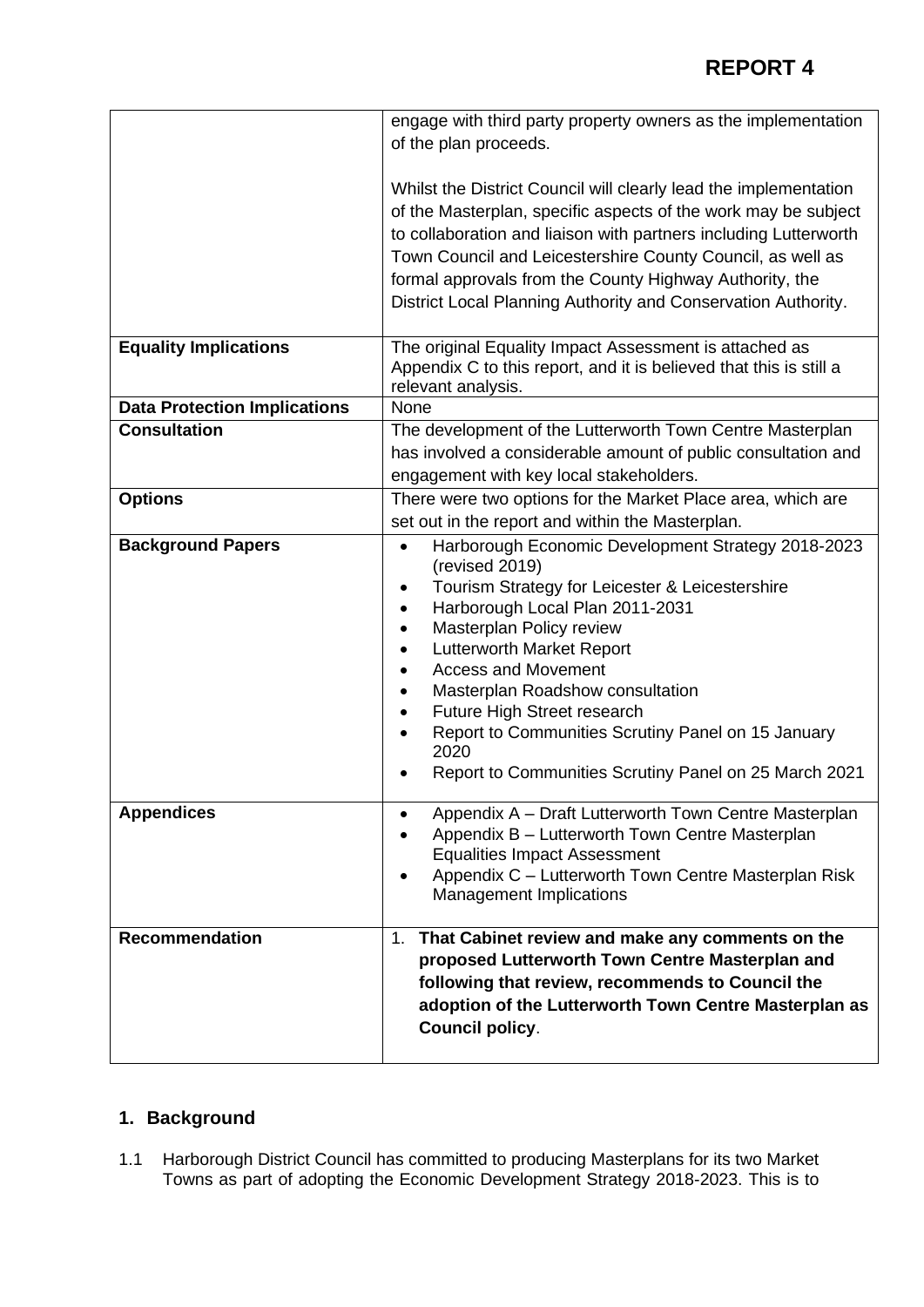ensure that the viability and vitality of the town centres and secure their roles as a local destination for retail, leisure and hosting community network events. The Lutterworth Town Centre Masterplan process has been undertaken through gathering policy, access, place and market intelligence whist gaining a range of stakeholder views to inform the preparation of the document. The production of this plan will form the evidence base to inform the implementation of the relevant policies of the Harborough Local Plan 2011 – 2031 (adopted April 2019).

- 1.2 Lutterworth has historical provenance dating back to 1068. In 1214 Lutterworth was given the rights to hold markets. Part of the town centre's key buildings for example the Shambles Inn and parts of St Mary's Church date back to the  $13<sup>th</sup>$  Century. In the  $18<sup>th</sup>$ and  $19<sup>th</sup>$  century the town became the posting station for the stagecoaches on the Leicester to Chester turnpike with many of the hotels from that period still in place such as the Greyhound, Denbigh and Hind. The Victorian era and the arrival of rail created a way to access the town, although the town lost its connection to railway network in 1962. Significant expansion in Lutterworth occurred in the  $20<sup>th</sup>$  century, not least due its strategic location in the centre of England and its excellent road connections.
- 1.3 In the 21<sup>st</sup> Century due to its location, on the A426 Leicester–Rugby road and adjacent to the M1 motorway at Junction 20, Lutterworth has expanded considerably, with industrial developments and has grown beyond its initial boundaries. Located within a few miles of the M6 motorway and A5 trunk road it is an attractive locality for the logistics industry. Lutterworth also has good access to the large shopping centres in Rugby and Leicester.
- 1.4 The southern bypass, the A4303, was opened in 1999, for traffic from the M1 progressing towards the A5, as an alternate route to travelling through Lutterworth town centre. However, this has not been as successful as was hoped. Heavy and light vehicles, as well as domestic cars continue to use Market Street to traverse across the town centre. This has become a challenging matter for the local community, particularly as the area is now an Air Quality Management Area. In some areas Crossing of High Street/ Market Street can be challenging, disrupting the linkages across the town centre.
- 1.5 The Masterplan aims to provide a 5 to 10-year public realm framework strategy, which has been developed for the town centre through consultative process. This aims to enable greater access to the town centre and redress the balance between people and cars. The Masterplan aims to provide an overall framework to make the town centre more attractive, by strengthening its market town character. The frameworks will include high quality design, street hierarchy and public realm initiatives using a mix of street furniture; signage; soft and hard landscaping and possibly public art in ways that integrate with the historic conservation area. Linking the town centre to its surrounding areas is vital to make this a place that local people will choose to visit.
- 1.6 The Masterplan is designed to ensure that Lutterworth Town Centre is an active destination. The Plan considers the means of getting to the town centre, living in the town centre and ensuring accessibility for all ages and abilities. Moreover, in alignment with the recently Economic Development Strategy (2018 – 2023, revised in 2019), the Masterplan aims to ensure that the town centre is open and accessible for business.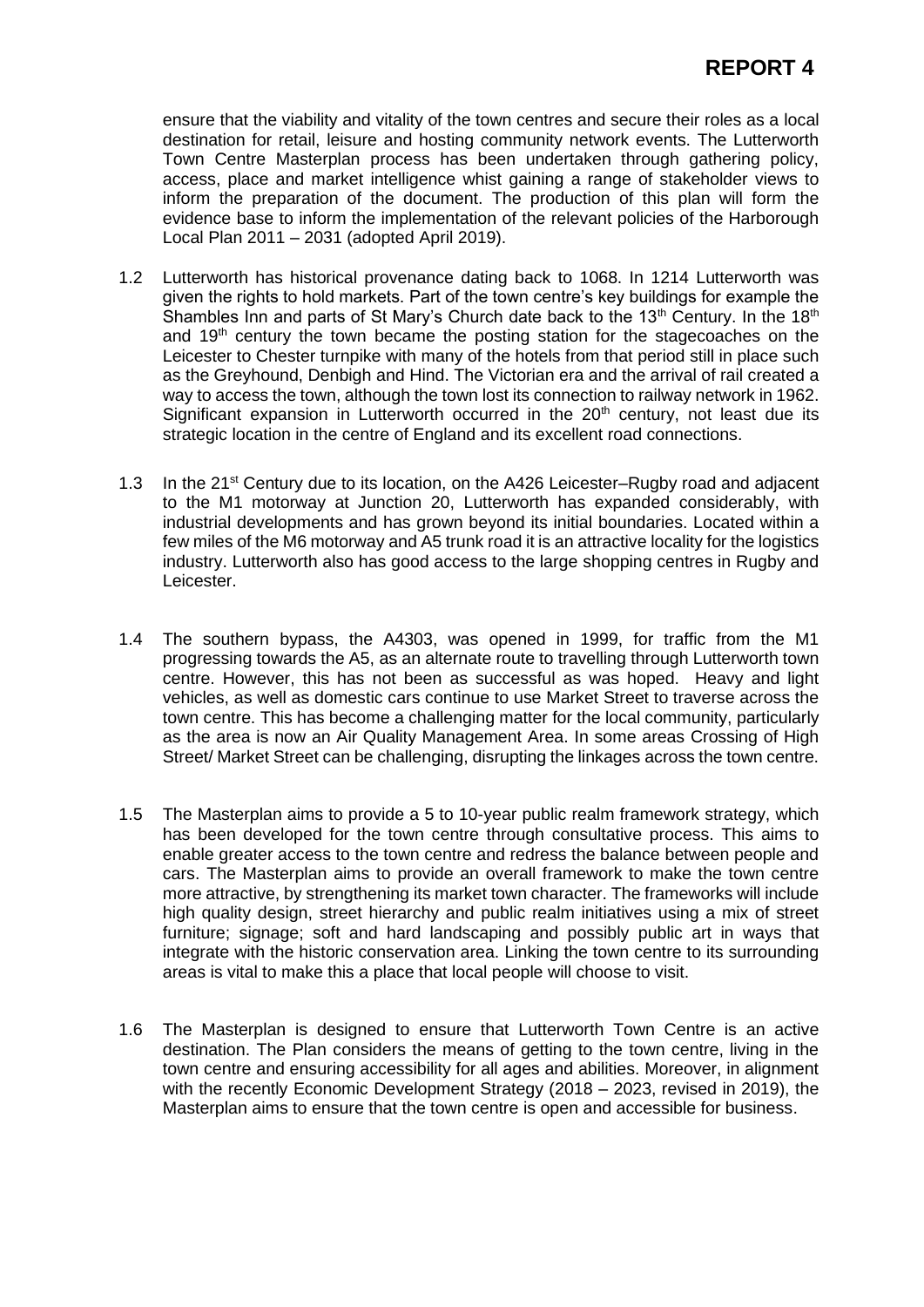## **2 Progress**

- 2.1 Detailed work and engagement took place on the Lutterworth Town Centre Masterplan throughout 2019, leading up to a report to the Communities Scrutiny Panel on 15 January 2020.
- 2.2 At that stage, it was acknowledged that there was a requirement for further engagement with Lutterworth Town Council to ensure that their views were adequately reflected in the Masterplan.
- 2.3 Between March and Autumn 2020, work on the Masterplan unfortunately had to go 'on hold', due to the focus on Covid response and recovery, and latterly the change over from an interim to a permanent Service Manager.
- 2.4 Having picked up the work on the Masterplan in late 2020, there was a need to review it in the light of the experience from the Covid pandemic, the significant budget pressures that the Council faces and the recognition that the previous draft Masterplan had been slightly over ambitious, with certain projects which would have been very difficult and costly to deliver.
- 2.5 The focus has been to ensure that the final plan encourages increased visitor footfall, enhances the visual amenity of the town centre and has clear and deliverable outcomes.
- 2.6 Two very positive workshops were held with Lutterworth Town Council during early 2021, plus informal discussions with few key stakeholders including the Lutterworth Retail Forum, Lutterworth Town Estates, Blooming Lutterworth, as well as colleagues and Service Managers within the Council.
- 2.7 The original draft Masterplan, dated December 2019, was reviewed in the light of the feedback. The key changes are summarised below:
	- The proposed Lutterworth Lanes projects were removed on the basis that they were too expensive, would result in the loss of one of the key town centre car parks, had major challenges in terms of deliverability and did not fit in with the scale of Lutterworth, as well as potentially detracting from the proposals for the Market Place.
	- There should be a much greater focus on the Market Place and Town Hall car park area to reinforce this as the historic focal point of the town, particularly with the new Lutterworth Museum being developed in this area. There were two options; either the relatively simple creation of a public realm plaza area on the existing Town Hall Car Park, which would incorporate the weekly Market; or the more ambitious option of reconfiguring the current Bell Street, which currently dissects the area, and reinstating the original Station Road joining the High Street in front of the Town Hall, which would create a much larger public space. Either option would involve Leicestershire County Council agreeing to sell/ transfer the Town Hall car park.
	- A reduced scope of works to the Northern and Southern Gateways to the town in order to reduce disruption and cost to areas where interventions, such as Yorkstone paving, may not really be noticed or make a major difference.
	- A similar slight reduction to the scope of works to parts of George Street further away from the centre of town, where these may not really make a major difference.
	- A renewed focus on trying to redress the balance between pedestrians and vehicles on Church Street, including widening pavements, traffic slowing, raised